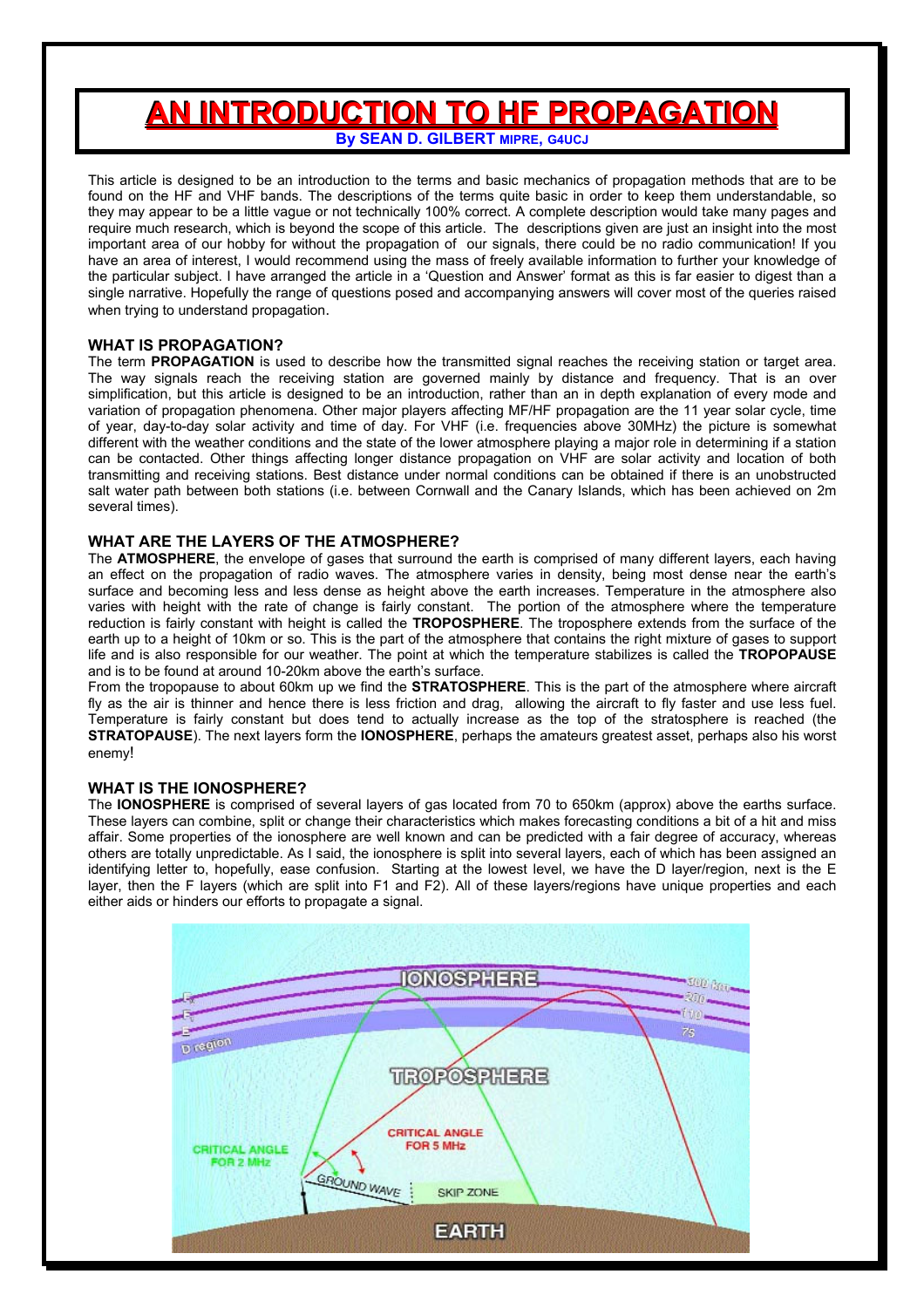## **WHAT IS THE D REGION?**

The **D REGION** is the lowest layer of the ionosphere, extending from about 60km to 100km above the earth's surface. The reason that this area is called a 'region' instead of a 'layer' is that it is only really present during daylight (the time that the sun is illuminating the ionosphere, which is considerably longer than terrestrial daylight). At night the D region virtually disappears allowing signals to pass through to the higher levels of the ionosphere where they will be refracted back to earth (often the term used is reflected, but refracted is the correct description). The D region affects the lower frequencies and is the reason why signals on MW and 160m are confined to a few 10's to maybe a couple of hundred km during daylight hours. While the sun is illuminating the ionosphere, the D region is highly ionised and acts like an RF 'sponge' to MF signals. As the sun sets, the D region becomes less and less ionised and almost disappears, the remaining ionised molecules are spread so thinly as to make little difference to the signal passing through.

## **WHAT IS THE MYSTERIOUS 'E' LAYER?**

The **E LAYER** of the ionosphere is the stuff of radio legends, fantastic feats and has puzzled scientists for as long as they have known about it's existence! Way back in 1902 (just after the 'birth' of radio) 2 physicists, one based either side of the Atlantic, first put forward the idea of there being an ionised layer in the atmosphere. The two were called Arthur Kennelly (USA) and Oliver Heaviside (UK), hence the old term for the E layer, the "Kennelly-Heaviside Layer". Edward Appleton carried out experiments during 1924 to confirm not only the existence of the Kennelly-Heaviside layer, but that in fact there was at least one other layer above it. Appleton was the first person to refer to the Kennelly-Heaviside layer by it's now common name, the E-layer. He named it the E layer because, he considered, it reflected the "electric" field of the radio wave. The layer above this he named the F-layer. The F-layer is sometimes still referred to as the "Appleton Layer". Subsequently another layer, below the E layer, was discovered by Robert Watson-Wyatt, and designated the D layer (or region, for the reasons described previously). The E layer is located around 100-130km above the earth's surface and the air density is still quite high, allowing the recombination of molecules (ionisation) to take place easily. As the sun illuminating the ionosphere causes ionisation, the ionosphere is most ionised at local midday. After sunset, ionisation rapidly falls off until it has all but ceased.

#### **WHAT ARE THE 'F' LAYERS?**

As Appleton had discovered, there is another layer above the E layer which he named the F-layer. What he didn't realise is that the story is not quite that simple and the F-layer is in fact comprised of 2 layers that recombine at night (so can one assume he did his experiments at night?). To differentiate these layers, they were identified as F<sub>1</sub> and F<sub>2</sub>. The F<sub>1</sub> is the lower of the two and is to be found at heights of 150-250km. The higher F<sub>2</sub> layer extends from about 300-500km or so. As stated, these heights are only valid during daylight. At night, the layers combine and form a single layer at a height of about 250-350km. These heights vary according to time of year, the solar cycle and latitude. Because the F layers are the only ones that are present in some form 24 hours a day, they are considered to be the most important part of the ionosphere as far as radio communications are concerned.

## **WHAT DOES THE TERM "CRITICAL FREQUENCY" MEAN?**

The **CRITICAL FREQUENCY** is the highest frequency that will be returned to earth when the wave is radiated vertically (this is very different to being **VERTICALLY POLARISED**) towards the ionosphere. Once the critical frequency is passed, the radio wave will not be returned to earth and will travel out into space. When listening to propagation forecasts, the term "**F2 DAYTIME CRITICAL FREQUENCY**" will be heard. What this means is that the frequency stated is the highest frequency that the F<sub>2</sub> layer will return to earth during daylight (as the F2 layer ceases to exist during darkness). When written, the symbol for critical frequency is '**f0**'. Sometimes the critical frequency is measured against the E layer instead of the usual F layer. The symbol used to denote an E layer critical frequency is '**f0E**'. The f0E is usually around 2-4MHz, depending on time of day, year and solar cycle.

#### **WHAT DOES THE ABBREVIATION "MUF" STAND FOR?**

The term "**MUF**" is used a lot in radio communications and stands for "**MAXIMUM USABLE FREQUENCY**". As we have just seen, when a radio wave is transmitted vertically, it will not be reflected back to earth above a certain frequency. If the angle of the radiated wave is changed from vertical to something nearer horizontal, the frequency at which it will be reflected increases significantly. To calculate roughly the MUF, multiply the F2 critical frequency by 2.15. The MUF, however, varies considerably dependent on the location of the transmitting station and the path attempted. The path with the highest MUF from the UK tends to be towards South America, which is why South Americans are often the last stations to fade out on the HF bands before they close for the night. It is an extremely useful thing to know the MUF of a given path as the maximum chance of working a station is obtained from using the band that is closest in frequency to the MUF (check beacons in the part of the world you are interested in to see the highest band they can be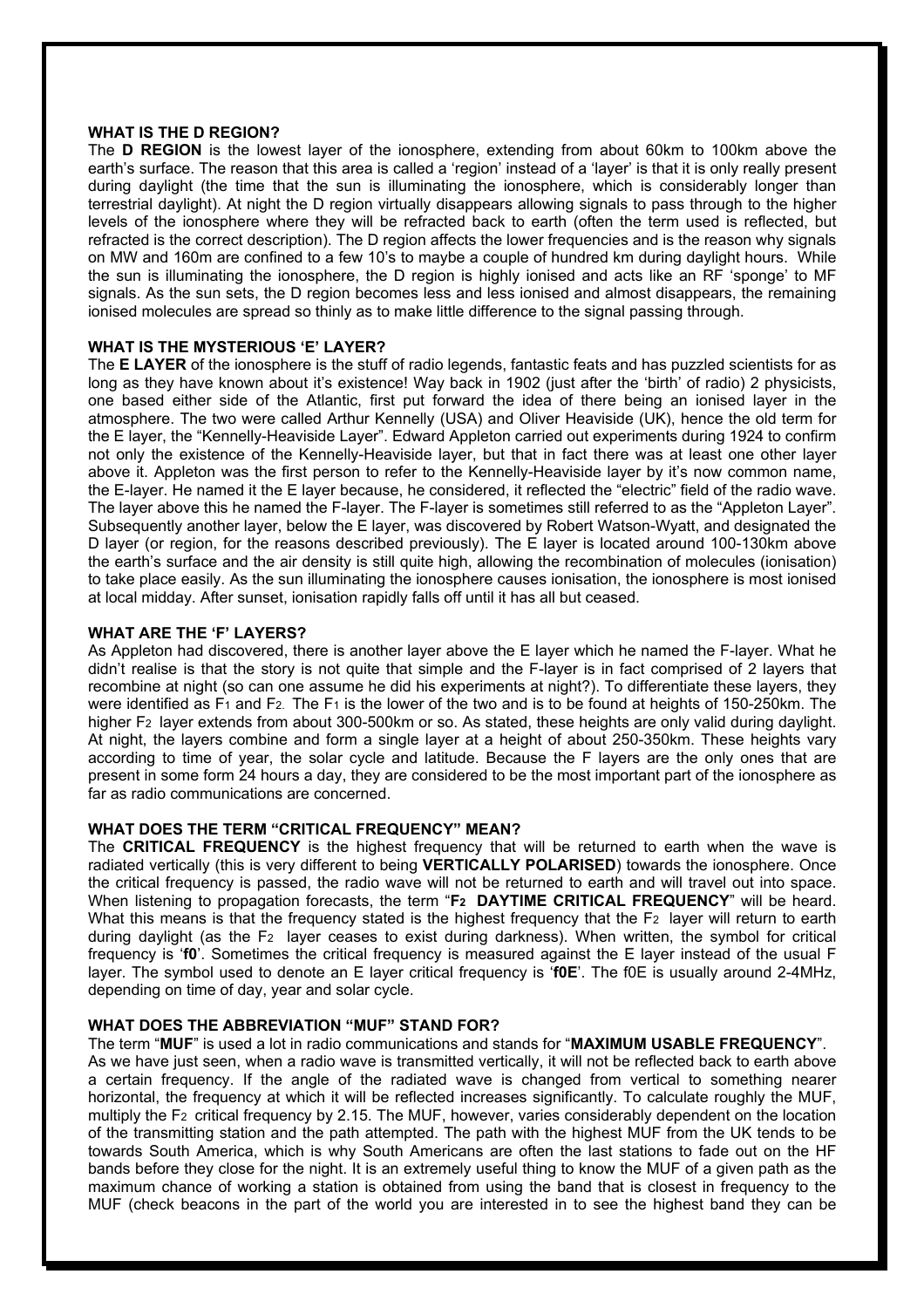received on). A strange thing is that you may be able to hear loud signals from the desired location but cannot make contact. If this happens (and it will!), try switching to the next band up. Signals may be much weaker, but you will be surprised that more often than not you will be able to make the contact without problem. As signals are weaker, this is a sure sign that you are near the edge of the MUF and exploiting this fact will provide many more contacts with far off places than using the lower band, despite the stronger signal levels on the lower band. This is using the MUF to your advantage. If you are interested in working DX, it is advisable to obtain one of the excellent propagation prediction programs that available. Most are freeware or shareware and provide good results. A word of warning though, don't take the results from these programs as gospel, as day to day variations can throw a spanner in the works. If you need to input solar data (as some require), try to obtain monthly average figures as they will give a much more accurate result. Making best use of the MUF can give surprising results and if you are restricted to low power (say 10w, as the foundation licensees are) or poor antennas, this is often the only way to compete with the big guns. Using this, and other, aids is how I have managed to work over 160 countries using just 3 watts and simple antennas. Operating skill plays a part, but using the available resources such as knowing the MUF and how the bands react during the course of the day, month, year etc. will be even more valuable.

## **WHAT IS THE ANGLE OF RADIATION AND WHY IS IT IMPORTANT?**

As discussed earlier, if a radio wave leaves the transmitter at an angle less than vertical, it will be reflected back to earth at a higher frequency. Also it will be reflected back at a distance from the transmitter. This is obviously a vital fact if we are wanting to contact someone who is some distance from the transmitting site. At high angles of radiation, signals will be reflected back down at a short distance from the transmitter. As this angle is decreased towards the horizontal, so the distance covered by the reflected wave increases. The angle at which the radio wave leaves the transmitting antenna is known as the '**ANGLE OF RADIATION**'. As the radiation angle is reduced, so the distance covered by each reflection increases, hence the need for an antenna with a low radiation angle when trying to work long distances on the HF bands. The angle that the transmitted wave hits the ionosphere is known as the **ANGLE OF INCIDENCE**, and can be different to the angle of radiation (due to anomalies in the atmosphere before it reaches the ionosphere). If you are interested in working long distances, then you would equip your station with a low angle antenna (such as a well grounded vertical or a high multi element beam type antenna). If, however, your interests lie in shorter distances (for example, UK nets on 80m), then a low dipole would be a better option as it will have a much higher radiation angle than a beam, vertical or high dipole. I am talking of heights with respect to wavelength rather than physical height in metres. A low dipole on 80 would be anything less than about 60 feet, whereas a yagi for 10m would be considered to be high if it were located at the same height. If you are looking to work long distances on 80m (and 40m for that matter), very few people are able to erect a dipole at sufficient height (120 feet would be a minimum to negate effects from the ground), so a vertical is a much better alternative. It should be borne in mind that in order for a vertical to have a low angle of radiation an extensive radial system needs to be employed.

## **WHAT ARE N.V.I.S., GROUNDWAVE AND SKYWAVE?**

N.V.I.S. is the acronym for Near Vertical Incidence Skywave (or 'cloudwarming' as it has become known amongst us radio folk). NVIS is the art of sending a nearly vertical radio wave up into the ionosphere, so that it may be reflected back at a short distance from the transmitter. It is particularly useful at low frequencies to cover the "**SKIP ZONE**", the area that that is longer than the distance covered by **GROUNDWAVE**, but shorter than the first normal reflection (or hop) from the ionosphere. The groundwave is the part of the signal that travels along the surface of the earth to the receiver. The strength of the groundwave is inversely proportional to frequency, being strongest at low frequencies. As frequency is increased, the distance covered by the groundwave decreases. Local MW stations rely on the properties of groundwave propagation to reach the target audience. As the range of a MW groundwave signal is limited to a 100 or so km during daylight, stations that are geographically separated by 200km or so can operate on the same frequency without causing interference to each other (in theory!). The **SKYWAVE** is the part of the signal that is sent skywards and is reflected from the troposphere with the **SPACEWAVE** (not a term in common use these days) being the part that is reflected from the ionosphere. The Skywave is now taken to mean any signal other than the groundwave. As the D layer disappears at night, MW signals from the continent and further afield can be heard as they are being propagated by skywave. Normally skywave signals on MW would not be heard during daylight as the D region would absorb the signals like an RF sponge. stations that are within the skip zone cannot be heard as there is no method of getting the signal to the receiver. NVIS is a relatively new technique to try and get signals into the skip zone. By sending a nearly vertical wave to the ionosphere and near, but not above, the critical frequency, it should be possible to get a signal to reflect into the skip zone.

## **WHAT IS MEANT BY 'MULTI HOP'**

As we have seen, signals can be reflected off the ionosphere back to earth at a distance governed by the angles of radiation and incidence and by the frequency in use. The maximum distance that be covered in a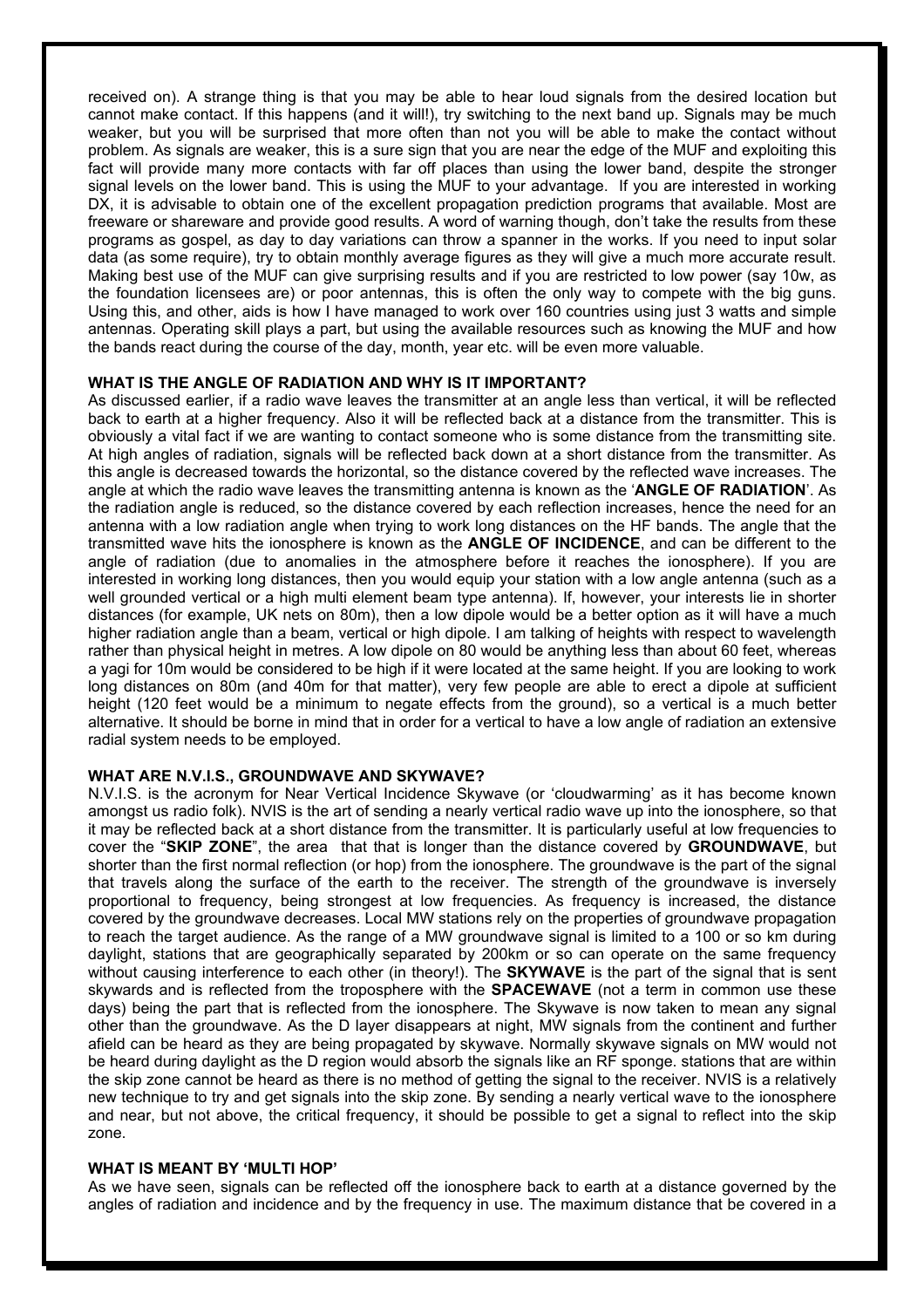single 'hop' as it is known is about 4500km. So how can we hear signals from 15000km? The answer lies in the ionosphere (as usual), each time a signal is reflected back to earth, some of the signal is bounced back to the ionosphere. The type of terrain the signal meets when it reaches earth determines how much will be reflected back to the ionosphere. Salt water is one of the best reflectors as far as this is concerned, so a signal that hits salt water (i.e. the sea or ocean) will suffer much less attenuation than a signal that bouncing from a dry desert. Each time a signal bounces it loses some of it's strength and eventually can become so weak that it is no longer detectable. When the signal enters the ionosphere it also suffers attenuation due to the friction (and hence heat) of the radio wave vibrating ionised molecules. Other strange effects can take place in the ionosphere and the signal may travel a considerable distance within the ionosphere itself before returning to earth, so predicting where a radio wave will return is a bit hit and miss! The term '**MULTIHOP**' describes the action of a radio wave bouncing back into the ionosphere and subsequently being returned to earth more than once. To traverse the distance between here and Australia would take 4-5 hops, or more if the signal was being propagated the other way '**LONG PATH**'. The diagram below illustrates multihop propagation. You can see that it is possible to contact a station by using a higher angle of radiation and taking more hops, but this means the signal will be weaker than the lower angle choice that uses less hops (the fewer the hops, the less the signal is attenuated). Another way signals can be propagated is via '**CHORDAL HOP**', which is where the signal bounces from the upper ionosphere without sufficient strength to return to earth. The signal becomes 'trapped' between the lower and upper levels of the ionosphere and bounces, or hops, within the ionosphere. Eventually, the signal strikes the upper layers at an angle sufficient to allow it penetrate the lower levels of the ionosphere and return to earth. The advantage of chordal hopping is that the signal suffers much less attenuation than if it were to return to earth each time before bouncing to the higher ionospheric levels.



## **WHAT IS 'SHORT PATH' AND 'LONG PATH'?**

When a radio wave is propagated to a distant place, it travels in a theoretically straight line (the shortest distance between two points is a straight line). Now with the earth being a sphere, normal maps (with the



Mercator projection) will give you false information as to how the radio wave reaches it's target. To get the true picture you need to look at a globe or a special type of map called a '**GREAT CIRCLE**', which is a representation of the globe if it were flattened onto a piece of paper.

This picture shows how you would expect a radio wave to travel from England to New Zealand, as viewed on a Mercator projection map.

The actual path taken by the England to New Zealand signal viewed on the same map.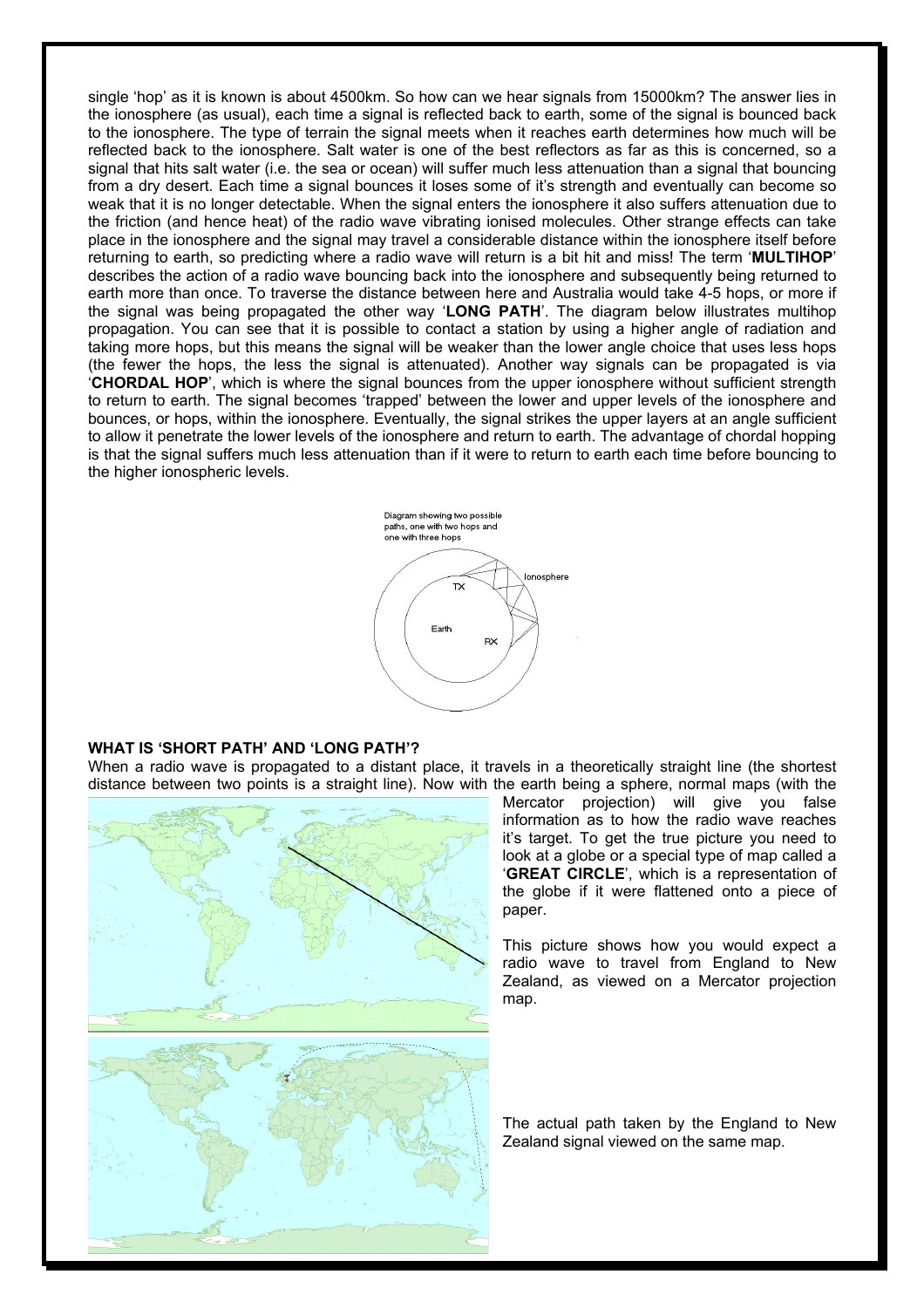

The England – New Zealand path as shown on a great circle map (notice that it is a straight line and crosses over the North Pole). If an aircraft were to fly direct from the UK to New Zealand, this would be the preferred route as it is the shortest or **SHORT PATH**. Most radio communication on the HF bands is conducted via Short Path.



This is the **LONG PATH** from UK to New Zealand, which is the exact opposite of the most direct route. The signals are propagated to the desired location by beaming your signals 180 degrees from the normal heading. The signals can be stronger at certain times of the day when propagated via long path. Sometimes long path is the only path that has an MUF high enough to support communication to the desired location. When using an omni directional antenna, such as a vertical or low dipole, signals can be received from both short and long path simultaneously, which can lead to confusion at the receiver as there will be a noticeable echo on the signal (the long path signal has travelled considerably further so takes longer to reach the receiver). This echo is only a few 10's of milliseconds but can play havoc with CW reception as the spaces between characters can be filled in with characters from the echo signal rendering the signal almost unreadable. The echo length varies in proportion to the distance travelled. Listening to a New

Zealand station on both paths would not cause to many problems as the difference in path length is minimal but listening to a West Coast USA station via long and short path simultaneously causes real headaches as there is a considerable difference in path lengths which produces a delayed echo. Weak CW from California in the late afternoon on 14MHz with a vertical can be almost impossible as both long and short path signal strengths are almost identical, rendering the signal into a garbled mass of dots and dashes. A directional antenna, with the ability to rotate would make life a lot easier!!

## **WHAT IS THE 'GREYLINE'?**

The **GREYLINE** terminator is the imaginary line drawn on a map to show daylight and darkness. The greyline is very important for radio communications and is another thing in our weaponry that we can use to get our signal to the desired location. As darkness falls, we enter the twilight zone, where it is not really light, but it isn't completely dark either. When the stations at both ends of the path are near darkness, signal levels often increase for the period that both stations are in twilight. Often this is the ONLY time contact can be made between stations on a given band. Typically this affects lower bands more (160-40m) but there is increasing evidence that using the greyline can be advantageous on all HF bands. This 'window of opportunity' only exists for a short time, especially on the lowest frequencies before absorption increases to such a level that the signal cannot penetrate the D layer (which is now building in strength as the path comes into daylight). On 160m (1.8MHz), the window can be as little as 20 mins or even less between UK and New Zealand. If you are looking to work the other side of the world on 160m, you need to be prepared as a few minutes either way can mean the path being closed. Greyline paths are not open every day, as you need suitable propagation conditions to the intended target. The best times to try this path is around the equinoxes (March and September) and at dawn or dusk.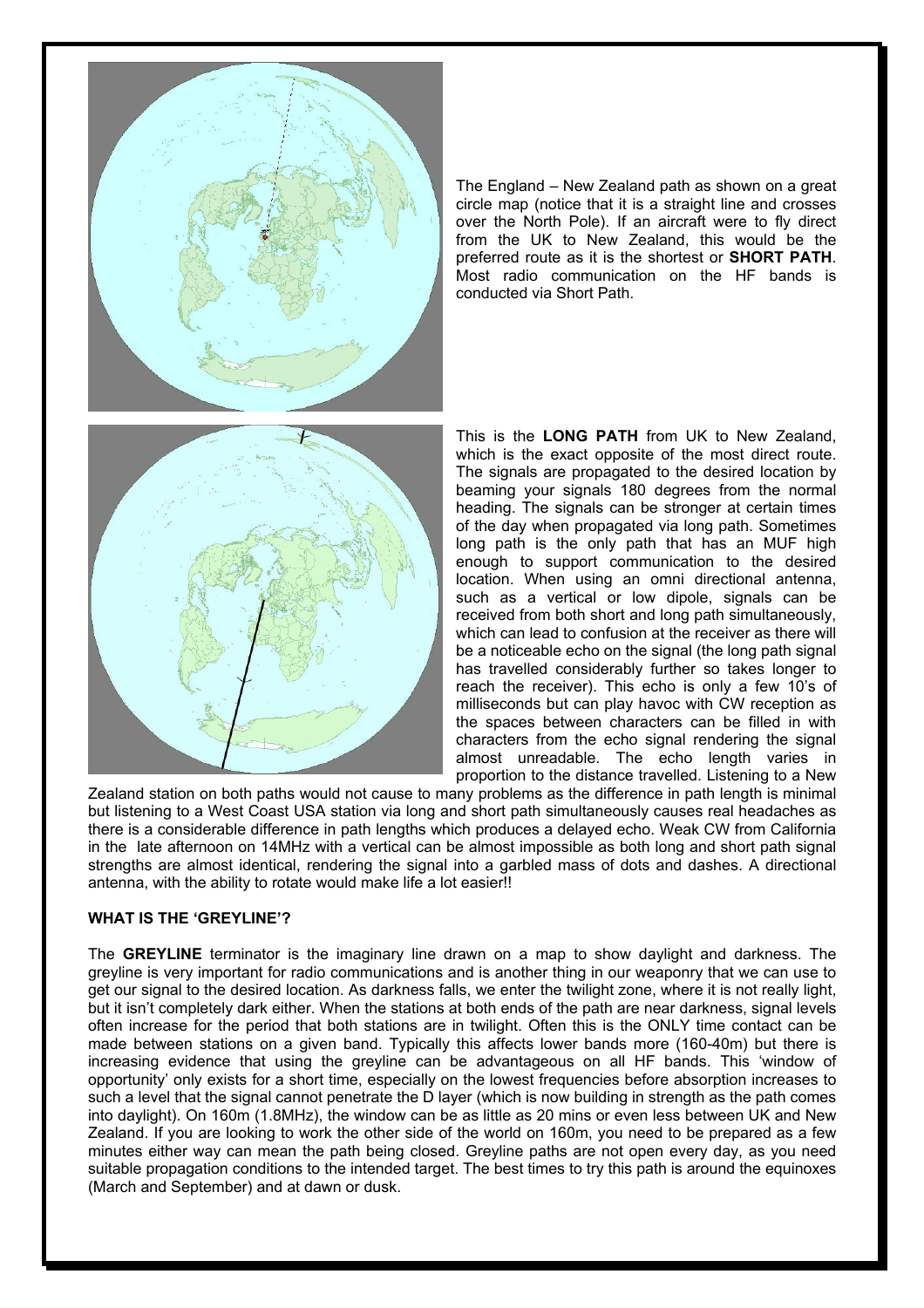The illustrations below show daylight, darkness and the GREYLINE, which is the lighter grey area.

The GREYLINE of December  $7<sup>th</sup>$  at 1940 UTC. Communication between UK and the Northern part of New Zealand's North Island on top band or 80m may be just possible at this time if other propagation factors are favourable.



The GREYLINE as seen on September  $7<sup>th</sup>$ , 1940 UTC. As you can see the UK is in complete daylight so there is no chance of UK-New Zealand contact on the lower bands at this time.



I have found the best (and only time so far!) for me to contact New Zealand on 80m (3.5MHz) is at the end of March at around 0600z. I have completed this path 3 successive years during the solar maximum.. One reason I can give for this is that most of Europe will be in daylight by 0600, so the attenuation caused by the rapidly forming D-layer absorbs signals to them from New Zealand, and also from them to the target. The UK is still in twilight and has much lower absorption. The signals should be getting stronger as we head down to the bottom of the 11 year cycle but it's still not an easy task to get your signal through although it is possible with a little luck and a lot of perseverance.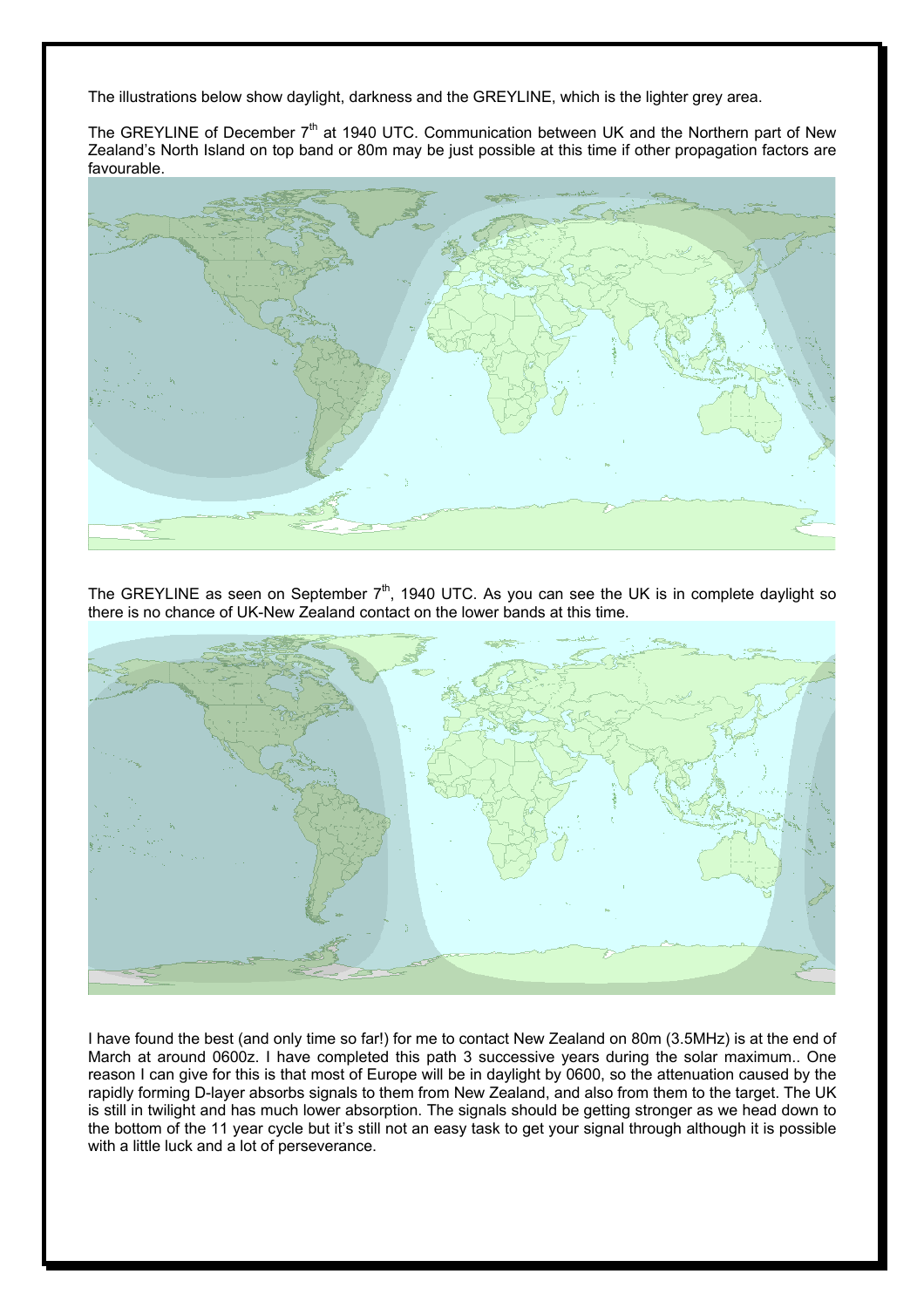## **WHAT IS THE S.F.I.?**

**SFI** stands for **SOLAR FLUX INDEX**. The SFI is a figure derived from the number of active sunspots visible on the face of the sun based on observations of thermal and radio noise received at a wavelength of 10.7cm. (2.8GHz) at an observatory in British Columbia, Canada. The thermal noise is related directly to the amount of plasma trapped in the magnetic field that overlie the active regions of the sun, which in turn is related to the amount of magnetic flux (the lines of force generated by a magnet) generated by these active regions.

#### **WHAT ARE SUNSPOTS?**

A **SUNSPOT** is an area of intense magnetic activity on the surface of the sun which is cooler than the rest of the sun's surface. Because it is cooler, a sunspot is darker and therefore visible against the hotter, brighter background. Some sunspot clusters are so large they can be seen without magnification. The next sentence is extremely important and **must be adhered to at all times** when observing the sun. **NEVER LOOK DIRECTLY AT THE SUN, ALWAYS PROJECT THE SOLAR IMAGE ONTO A PIECE OF CARD WHEN MAKING OBSERVATIONS. FAILURE TO DO THIS CAN RESULT IN PERMANENT BLINDNESS.** There are filters on the market that supposedly make it safe to look at the sun directly - don't trust them! If you value your eyesight, you will never look at the sun directly. Another advantage of projecting the sun onto a card is that the image can be magnified, making the identification of sunspots easy. Sunspots are a vital part of long distance radio communications as they tied to the ionisation level of the F layer. The more active sunspot groups, the higher the magnetic and ultraviolet radiation from the sun and the higher the SFI. If a graph were plotted of daily sunspot numbers, it would be rather spiky and difficult to interpret over time, so a method of averaging is used, called 'smoothing', which gives us the **SMOOTHED SUNSPOT NUMBER** or **SSN**. In the years where there are few or no sunspots, radio propagation on the higher bands can be non existent. However all is not lost as the lower frequency bands tend to improve as solar activity declines.

#### **WHAT IS THE SOLAR CYCLE?**

Every 11 years or so the sun goes through a complete cycle of events. At the beginning of a new cycle, the first sunspots are noticed on the otherwise blank solar disc. This first batch of sunspots heralds the gradual improvement in the higher HF bands. At the very bottom of the cycle, where few or no sunspots are visible, the bands from 21MHz up can be dead for weeks on end. Except for some localised ionisation during the summer which supports inter-Europe contacts, virtually no signals will be heard. Trying to work long distances during sunspot minima on 15 or 10m is a thankless task! Over the next 4 or 5 years, more and more sunspot groups become active. As more groups are active, so geomagnetic levels in the sun rise and the ionosphere becomes increasingly ionised, leading to an increase in the MUF and hence better conditions on the higher bands. The years 2000-2001 saw the peak of the current 11 year solar activity cycle where many groups were active, and remained active for long periods. This solar cycle was predicted to be the best for many years, but those who have been active for a few cycles will know that it did not live up to expectations! An unusual feature of this cycle was that it appeared to have two peaks. The first occurred in the middle of 2000, with a tail off around the beginning of 2001. The second peak was around late 2001, with conditions beginning to trail off during 2002. We can expect conditions on the higher bands to fall off over the next 3 or 4 years with the minima in 2007-2008. This '11 year' cycle is an average and can be anywhere from 9 upto about 15 years between maxima. The term solar activity refers to a combination of the amount of sunspots and also the effect the solar geomagnetic activity has on the earth's magnetic field. At sunspot maxima, solar activity is generally high (or active) due to the increase in sunspot activity and at sunspot minima, solar activity tends to be at low (or quiet) levels.

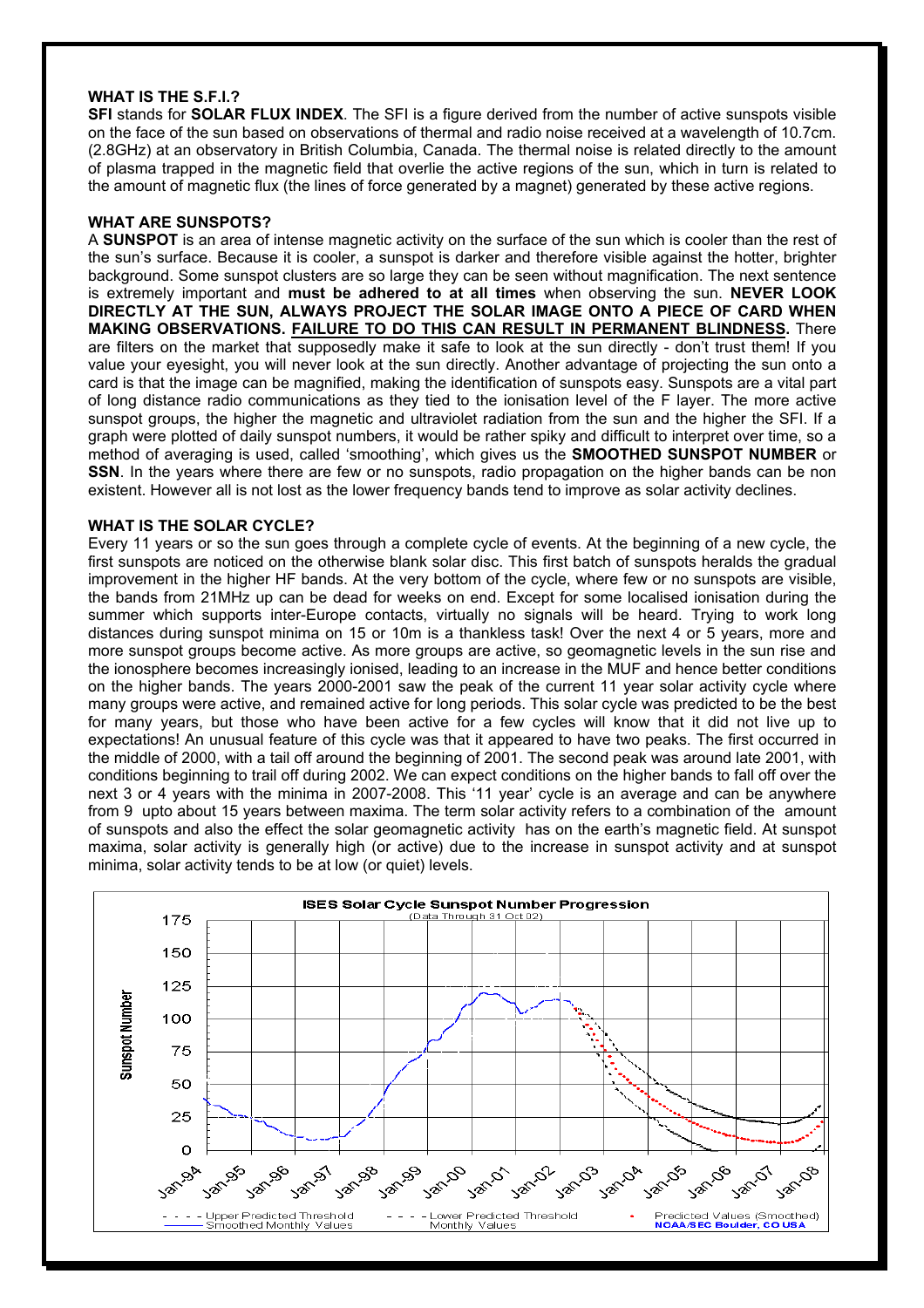The diagram shows the progression of the current solar cycle, with the prediction for the next minima being around June 2007. The "double hump", or twin peak can be clearly seen. Expect conditions to deteriorate steadily over the next few years.

## **WHAT ARE THE A AND K INDEX?**

The explanation of the solar cycle is based on 'smoothed' figures, that is the average figures for each month are used rather than using daily figures. The reason for this is to give a more accurate picture than using daily figures would. Day to day solar activity can vary dramatically, so using these figures for propagation prediction can lead to unsatisfactory results. As well as variations in the geomagnetic flux, there are two other measurements of the magnetic field activity (caused by interactions of the solar wind the magnetosphere and the ionosphere) that are used in predictions. These are the **A AND K INDICES**. The K index is a 3 hourly reading of the magnetic activity compared to a standard 'quiet' day taken at various observatories. This index was first introduced by J. Bartels back in 1938 and consists of a single number in the range 0-9. The planetary K index (Kp) is the mean or average index of readings from 13 observatories located between 44 and 60 degrees latitude each side of the equator. The planetary index measures solar particle radiation by it's magnetic effects. The A index relates to geomagnetic stability and is derived from the K indices of the previous day. The Planetary A index (Ap), is derived from the A indices of the world wide network of magnetometers.

The relationship between A and K index is shown below:

| $\overline{ }$ | $\overline{0}$          | $\overline{1}$                   |                                                                     |  | 4   5   6 |         | $\begin{array}{ c c c c c } \hline \ \text{\quad \quad } & \text{\quad \quad } & \text{\quad \quad } & \text{\quad \quad } & \text{\quad \quad } & \text{\quad \quad } & \text{\quad \quad } & \text{\quad \quad } & \text{\quad \quad } & \text{\quad \quad } & \text{\quad \quad } & \text{\quad \quad } & \text{\quad \quad } & \text{\quad \quad } & \text{\quad \quad } & \text{\quad \quad } & \text{\quad \quad } & \text{\quad \quad } & \text{\quad \quad } & \text{\quad \quad } & \text{\quad \quad } & \text{\quad \quad } & \text{\quad \quad } & \text{\quad \quad } & \text{\quad \quad }$ |     |
|----------------|-------------------------|----------------------------------|---------------------------------------------------------------------|--|-----------|---------|-----------------------------------------------------------------------------------------------------------------------------------------------------------------------------------------------------------------------------------------------------------------------------------------------------------------------------------------------------------------------------------------------------------------------------------------------------------------------------------------------------------------------------------------------------------------------------------------------------------|-----|
|                | $\overline{\mathbf{0}}$ | $\begin{array}{ccc} \end{array}$ | $\begin{array}{c c c c c c c c c} \hline & 7 & 15 & 27 \end{array}$ |  |           | 48   80 | 132 207                                                                                                                                                                                                                                                                                                                                                                                                                                                                                                                                                                                                   | 400 |

When looking at the A or K figures, the lower the better as far as propagation conditions go! For best conditions look for A and K indices of 0 which have been sustained for a few days, coupled to a high SFI (above 250). You can then expect excellent propagation on the HF bands (unless one of the short lived solar events described below occurs at the same time then, of course, that theory doesn't work!). K indices of 3 or below are considered to be 'quiet', whereas a k index of 9 indicates severe geomagnetic storm level. For the Lower bands (1.8, 3.5 and 7MHz), sustained very low A and K indices coupled with a low SFI are the best conditions for long distance working (especially if the required path crosses either of the poles).

## **WHAT IS A SOLAR FLARE/GEOMAGNETIC STORM?**

As mentioned above, the A and K indices give us a good indicator to propagation conditions. As the index increases so geomagnetic activity increases until a level is reached that has been classified as storm level. A solar storm occurs when nuclear fission within the sun reaches such a high level that matter is ejected outwards from the sun, towards the earth. The most common of these is the **SOLAR FLARE**, many of which occur during the course of a year. These flares range in intensity from mild to severe. The strength of a solar flare (X-ray flux) is measured by the GOES spacecraft and is denoted by a letter and number system. The strength ranges from the weakest, A, through B, C and M to the most severe, X. Within these classes, a further subdivision using a numeric system is made ranging up to 9, so the most severe flare would be classed as an X9 event. Thankfully there are few of these during an 11 year cycle. A flare is considered significant if it rises above M levels. To put a solar flare into context, large flares can emit 10 million times the energy that is released by a volcanic eruption. Such an intense release of energy not only disrupts earthly communications but it can also cause damage to satellite control systems as they do not have the benefit of an atmosphere do dampen the force of the shock wave. A solar flare travels at such speed that within 10 minutes or so of eruption it can reach the earth's atmosphere causing short-lived radio blackouts on the sunlit side of the earth.

A prominent solar flare on the South East of Strong X-class solar flares are visible on this graph the solar disc, as seen by a soft X-ray telescope .

![](_page_7_Picture_9.jpeg)

![](_page_7_Figure_10.jpeg)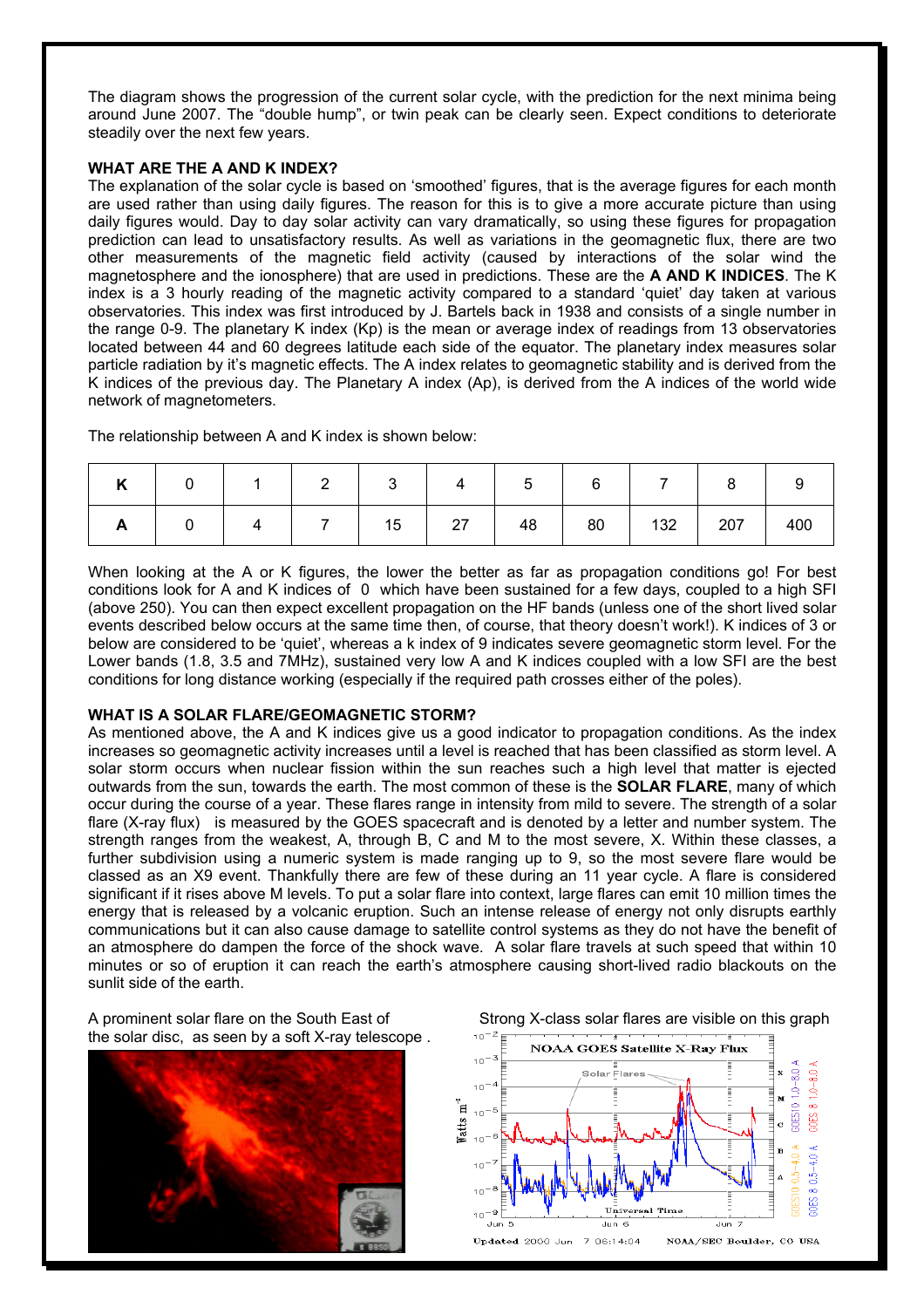## **WHAT IS A CME?**

Another common result of excess nuclear activity within the sun is the **CME** or **CORONAL MASS EJECTION.** A CME is an explosion within the sun that causes large amounts of solar matter to be ejected into space. This ejection causes a 'shock wave' of magnetic disturbance to head towards earth. When the shock wave hits the ionosphere it disturbs the earths magnetic field to such an extent that some of the electrons in the field can be lost to the shockwave. This disturbance to the magnetic field shows up as a rapid increase in the A and K indices. With electrons missing, the ionosphere loses ionisation, the MUF falls and absorption can increase to such a level that virtually all HF communications are wiped out. Once the CME has passed, it can be several hours or even days before the earths magnetic field returns to normal and the missing electrons are replaced, allowing higher levels of ionisation to once again occur. A CME travels much slower than a flare and can take a couple of days to reach a distance that will cause disruption to communications.

![](_page_8_Picture_2.jpeg)

A spectacular CME, showing just how much matter is ejected into space, and ultimately towards the earth and our ionosphere.

#### **WHAT IS AN S.I.D.?**

An **S.I.D.** is the abbreviation for **SUDDEN IONOSPHERIC DISTURBANCE** and occurs as the result of the disturbance to the earth's magnetic field caused by a large solar flare. As the name implies, these events happen suddenly, sometimes within 10 minutes of a large eruption from the sun. An SID only affects the part of the earth that is illuminated (due to the increase in absorption caused by the D region, which disappears after dark) and is often short lived. The effect on HF communication can be drastic, with signals from everywhere fading from being solid copy to literally disappearing within seconds. The effect is quite spectacular and a little eerie if you have not experienced an SID before. Sometimes SID's are known as **RADIO BLACKOUTS** or **DELLINGER FADEOUTS**. You can expect radio conditions to return to normal, or near normal within an hour or so, except in large events where the disruption can last for several hours.

#### **WHAT IS PCA?**

**PCA** or **POLAR CAP ABSORPTION** happens as a result of large X class flares, which contain high energy protons (in the order of 10MeV) that are attracted towards the magnetic fields around the polar cap regions of the earth (also known as a solar proton event). The resulting disturbance to the earths magnetic field around the polar regions leads to an increase in absorption (caused by the D and E layers increasing in density), making communications paths that cross near or over the poles almost impossible. Signals that pass the poles tend to gain a noticeable 'flutter' as the magnetic field density is different, and the level of absorption varies rapidly, this phenomena is known as **POLAR FLUTTER** and has a sound that is distinctive enough to easily identify a signal propagated by this mode. Because a PCA event affects both the D and E layers, the disturbance to communications can last for days.

#### **WHAT IS AURORA?**

**AURORA** is a phenomena associated with high levels of solar activity. Visibly, aurora is known as the Northern Lights (in the Northern Hemisphere) or, to give it the proper name, Aurora Borealis. In the Southern Hemisphere, the phenomena is known as the Southern Lights or Aurora Australis. Seeing the Northern lights is an awe inspiring sight and can be spectacular during intense events. In radio terms, an auroral event causes excitement amongst VHF operators who can make contact with stations that are at distances well beyond their normal capability. A visible aurora requires much less energy than a 'radio' aurora. If an aurora is visible, it doesn't necessarily follow that there will be a radio event. Although it needs to be dark to see an aurora, they can occur at any time of the day and most radio auroras start in the afternoon, last for an hour or two before fading out and then return for a second period around midnight. Some stronger ones have a  $3<sup>rd</sup>$ period of activity the following morning. If you notice a radio aurora, make a note of the date and check back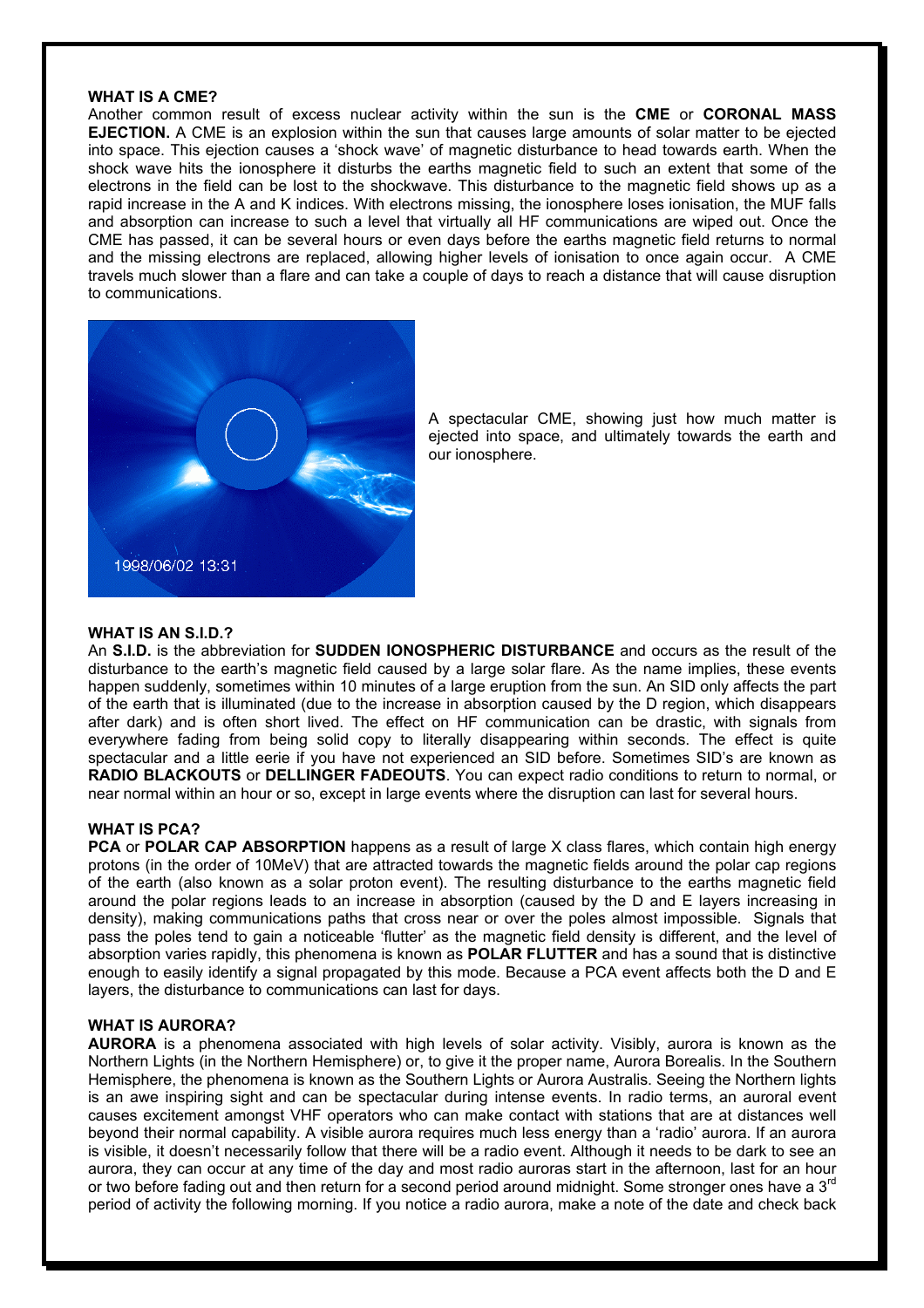![](_page_9_Picture_0.jpeg)

27 days later - you will probably find another one in progress! This is due to the sun making a complete rotation in 27 days, so the part of the sun that was causing the aurora will be in the same position 27 days after the first aurora was noticed. If the event was particularly intense, a check after another 27 days may well see another, weaker, event. Aurora is caused by intense ionisation in the upper atmosphere due to the ionosphere being bombarded with electrically charged particles. When a large solar flare occurs, huge amounts of plasma and other material are thrown towards the earth. When this material enters the ionosphere, the friction developed by the material moving through the various gases causes a heating effect, which in turn causes light of varying wavelengths. This light is the Aurora Borealis! Different gases give off different colours when they are excited by the bombardment of extra-terrestrial materials. Oxygen at about 60 miles up gives off the familiar green and green/yellow colour, Oxygen at higher altitudes (about 200 miles above us) gives the all red auroras. Ionic Nitrogen produces the blue light and neutral Nitrogen gives off a red-purple glow and is responsible for the rippled edges. The picture shows a pair of green tails taken during an intense display in Michigan, USA. From the

picture we can assume that this was a low altitude aurora where Oxygen was the main gas being disturbed. Auroral events are confined to higher latitudes, normally around the polar regions. Stronger, more intense events can be seen from lower latitudes. In the Southern UK auroral displays are somewhat of a rarity but certainly not unheard of. There was an impressive display visible from Buckinghamshire recently (as shown on the cover of "RADCOM"!). Those who live above the Artic circle see many auroral displays during the course of a year, but suffer poor HF propagation on more days than us folk who live further South. The effects of Aurora from a communications point of view are only really noticeable on the VHF bands (although the higher HF bands show the characteristic rasp of a signal that has been propagated by Aurora). There are many articles written about working aurora, so I will not go into them here. Signals that are propagated by aurora for some reason tend to lose all tonal quality and sound 'ghostlike' and raspy. SSB signals are very difficult to read as they sound like raspy, ghostlike whispers. CW is a much better alternative, although the normal tone of about 700-1000Hz is replaced by a hissing click.

#### **WHAT IS SPORADIC E?**

**SPORADIC E** Although **Sporadic E** (abbreviated to **SpE** or **Es**) is normally associated with VHF, it also affects the higher HF bands with effects being noticeable from about 21MHz. Sporadic E is the term used to describe extremely intense ionisation of the E layer of the ionosphere. As the name suggests, sporadic E does not follow a set of rules and occurs without warning. There is a sporadic E 'season', where the chances of an occurrence are more likely. This season lasts from May to September, with a shorter season sometimes occurring around the end of the year. Sporadic E is very localised, so much so that a station on one side of a town may be experiencing an opening, while a station located on the other side of the town can hear nothing. Sporadic E moves around in highly ionised 'clouds', so it pays to be patient, especially if someone near you is working Es as your turn may well come soon. Signals propagated by Es tend to be very strong and in the range of 1000-2500km. Rarely, double hop Es occurs where the signal bounces down from the sporadic E cloud and returns to find a second cloud before finally resting at the receiver, so the signal can be propagated upto about 5000km. Sporadic E affects the higher HF and lower VHF bands. Sporadic E has been recorded upto about 250MHz, but this is extremely rare. In the UK, for every Es season, only 3 or 4 days will see ionisation strong enough to provide contacts on 144MHz. At 50MHz, Es can be heard most days of the season. A typical Es event on 50MHz would last from a few minutes to a few hours, depending on the intensity of the cloud. Sometimes in the summer months, the FM broadcast band from 88-108MHz can become swamped with stations from Europe. These stations can be strong enough to wipe out local FM signals. A few years back, I was at work one afternoon listening to Radio 1 on FM when, with no warning. Radio 1 was replaced with an Italian broadcast station. Upon checking the rest of the FM band, virtually all I could hear was Italian and Spanish stations. This was intense sporadic E, and I was trapped at work! Most Es events seem to occur during daylight, but it may just be that no-one is monitoring in the middle of the night! The origin of sporadic E is still not fully understood and there are numerous theories in circulation. One theory that seems to work is that sporadic E will occur near to an area that has recently experienced a violent electrical thunderstorm. My guess would be that the lightening produces ionisation of the lower atmosphere, some of which finds it's way up into the E layer. If you intend to work Es, the cloud will need to be between you and your intended target (to act as a mirror for your RF), so look for thunderstorms over France or Germany. Sporadic E is sometimes known as **'SHORT SKIP'**, because the hop distance is less than normally associated with ionospheric propagation. If you are working Es on 50MHz and notice that the distance you are contacting seems to be getting shorter and shorter, this is a sure sign that 70MHz or even 144MHz may well be opening soon. This would be a good time to start monitoring the FM broadcast band for signs of European's. To give you an idea of what can be achieved, just a few watts (10w is plenty) and a dipole will get you all over Europe on 50MHz without problem. I have worked Malta on 144MHz SSB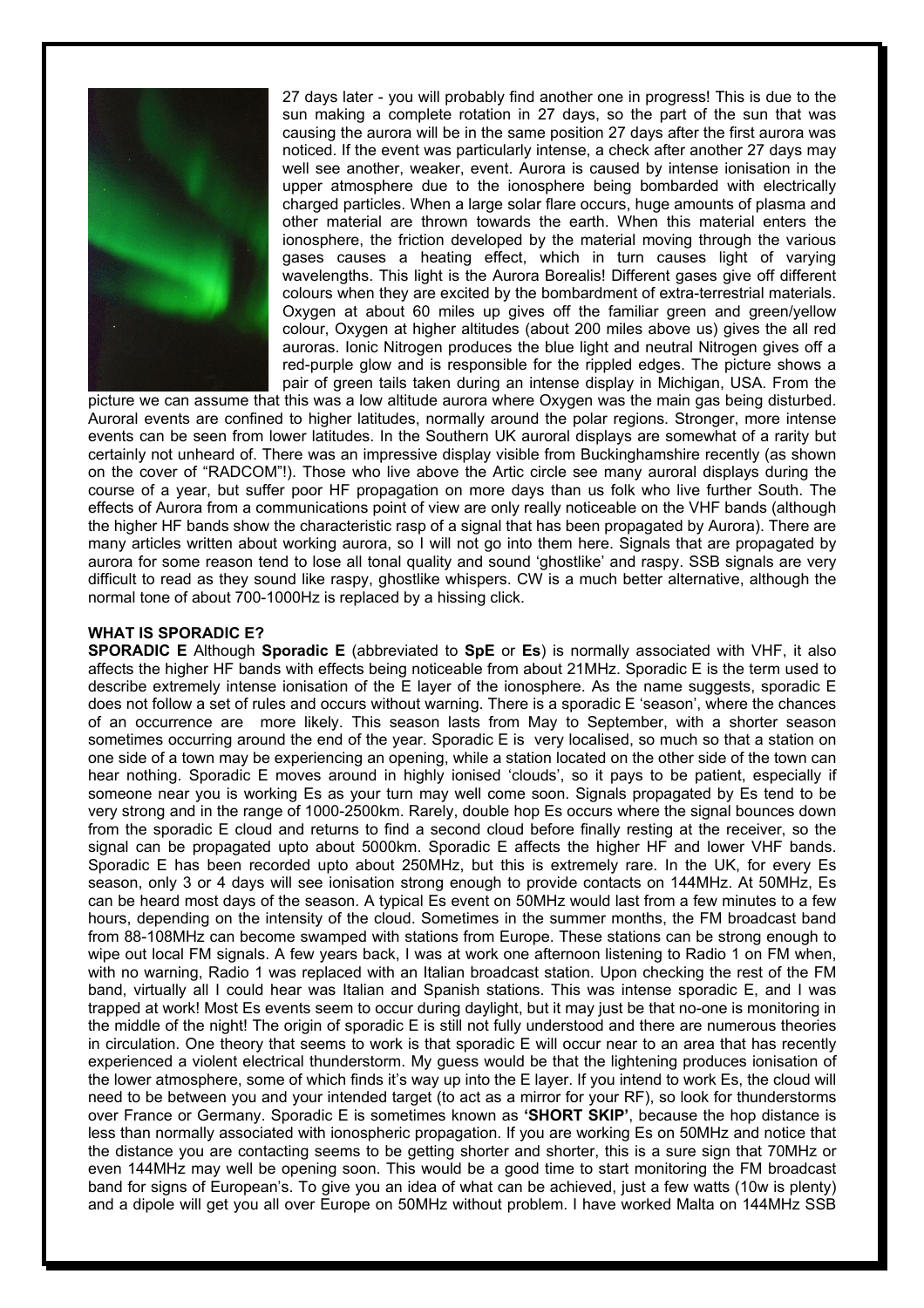using just an FT290 at 2 ½ watts into an HB9CV 2 element beam, thanks to the wonder of Sporadic E! On 28MHz, Sporadic E is responsible for the very strong European signals that fill the band during the summer months. Normally Sporadic E is 'SINGLE HOP', that is a single E layer reflection. However, during years of high solar activity, 'DOUBLE' or 'MULTI HOP' Es occur where the signal is reflected back into the E layer and finds another highly ionised patch and is reflected back to earth once again but at a much greater distance than for a single hop. Double Hop Es is a very common method of propagation at 28MHz and is also responsible for quite a few of the transatlantic openings on 50MHz (most of the others being by F2 reflections). Sporadic F and Sporadic D can also occur, affecting the F and D layers respectively, but this is not a very well documented phenomena.

## **WHAT IS BACKSCATTER?**

**BACKSCATTER** is a mode of propagation that allows you to hear a signal that would be inaudible when propagated via 'normal' methods. The scatter signal comes from a signal that is propagated along a path that would make the signal fall within your skip zone (i.e. the area that is beyond ground wave and not far enough away to allow reception of the first ionospheric bounce), the signal is then 'scattered' to an area that IS audible to you. Signals propagated by this mode tend to be weak and 'hollow' sounding with some distortion. Typical distances covered by scatter are in the order of 1-200 miles at HF, so the Northern part of England, Belgium and the Netherlands are all likely to be heard by backscatter. If you tune the HF bands and hear a weak, hollow signal from a fairly local station then you will be hearing them by backscatter. It is difficult to know whether you will be able to make contact as they may not be hearing YOU via backscatter.

## **WHEN WILL THE BANDS OPEN TO THE DESIRED TARGET AREA?**

The answer to this question is quite involved as there are many variables to be considered but a few well known properties of each band can give us at least a rough guide as to what countries may be heard at a particular time of day. This is only a guide and is dependant on such things as time of year, solar activity and the capability of your own station. It would be unreasonable to expect a station running low power and indoor antennas to hear and work the same amount of stations as a high power station with large outdoor antennas. However, do not be put off as you will hear and work many stations although you may need to pay more attention to your operating skill and take full advantage of the conditions as previously mentioned. A better equipped station will probably hear stations on a band before you and will be able to hear them after they have faded at your station, so make full use of the time that you are able to hear them!

The following table is a guide to the areas that it should be possible to hear given favourable conditions. This is based on observations with average to fair conditions during the late Autumn. 30, 17 and 12m tend to have characteristics of both the band below and the band above and are always worth checking as they tend to have less stations causing interference, so it may be possible to hear stations that might be blocked out on a busier band. 10MHz is a CW and data only band (although SSB is not illegal, it is highly frowned on as the band is only 100kHz wide). Much DX can be worked on these bands, and as many countries have power or antenna limitations, there is much less risk of being beaten by a powerhouse signal as very often happens on the other bands (as an example, stations in the USA regularly run 1.5kW into stacked multi element yagi arrays at heights of 30m or more, which makes your 10 or 100w into a dipole look rather humble!).

Propagation though is a great leveller and understanding how the bands respond at different times of the day and year will tip the scales in your favour.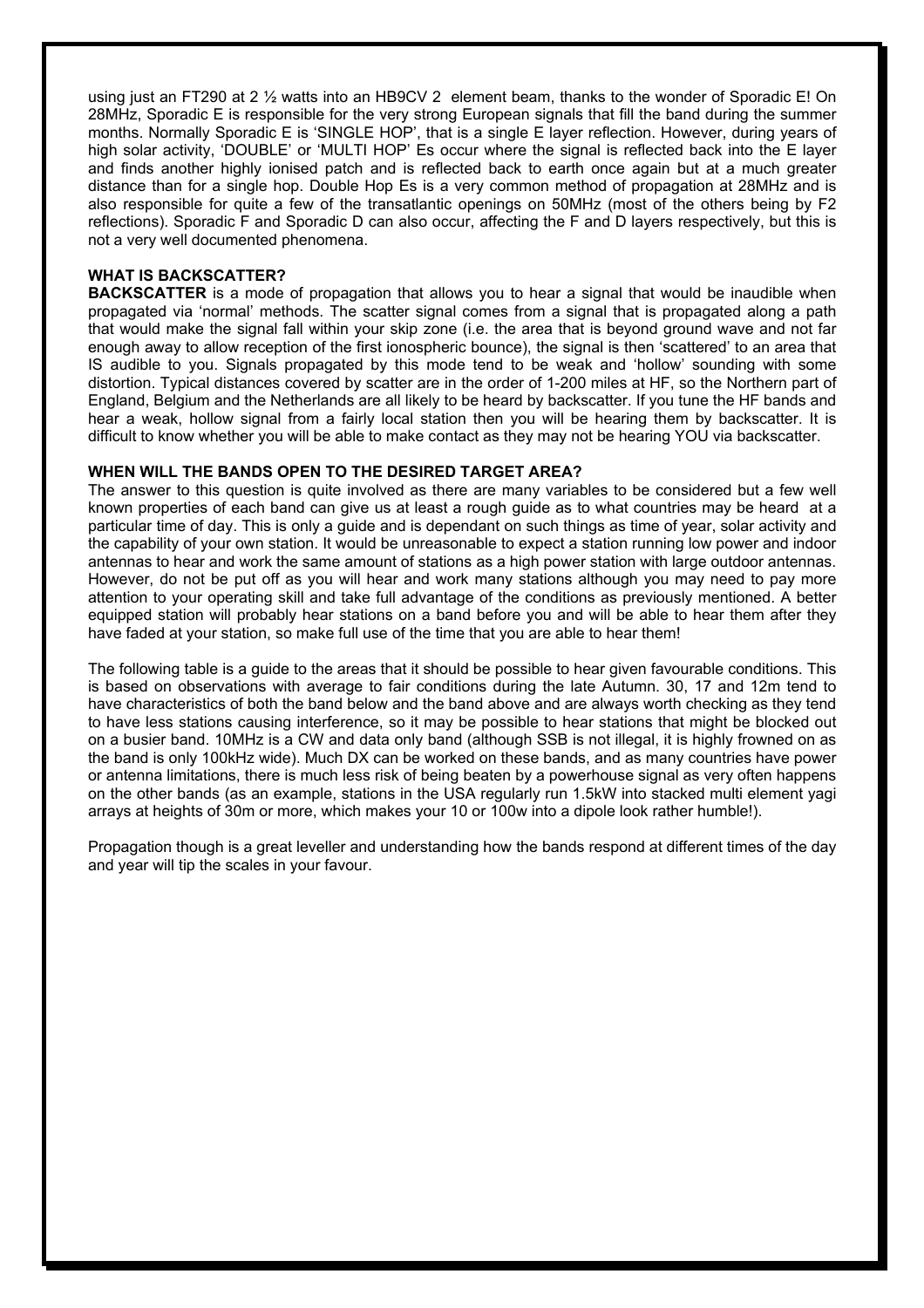| <b>BAND</b>     | <b>FREQ</b> | <b>EARLY AM</b>                                                                                           | <b>MID-LATE AM</b>                                                                                       | <b>EARLY PM</b>                                          | <b>MID-LATE PM</b>                                                                         | <b>EVENING</b>                                                               | <b>NIGHT</b>                                                                                                           |  |
|-----------------|-------------|-----------------------------------------------------------------------------------------------------------|----------------------------------------------------------------------------------------------------------|----------------------------------------------------------|--------------------------------------------------------------------------------------------|------------------------------------------------------------------------------|------------------------------------------------------------------------------------------------------------------------|--|
| 160m            | $1.8$ MHz   | Americas.<br>West Africa,<br>Australasia                                                                  | <b>UK</b>                                                                                                | <b>UK</b>                                                | UK, Europe,<br>Pacific, East<br>Asia, East Africa                                          | Europe,<br>Australia,<br>Asia, Africa                                        | Europe,<br>Americas, ME                                                                                                |  |
| <b>80m</b>      | 3.5 MHz     | Americas,<br>West Africa,<br>Australasia                                                                  | UK, near<br>Europe                                                                                       | UK, near<br>Europe                                       | UK, Europe,<br>Pacific, East<br>Asia, East Africa                                          | Europe,<br>Australia,<br>Asia, Africa                                        | Europe,<br>Americas, ME                                                                                                |  |
| 40 <sub>m</sub> | 7 MHz       | Americas.<br>West Africa,<br>Australasia                                                                  | UK, near<br>UK, near<br>Europe<br>Europe                                                                 |                                                          | UK, Europe,<br>Europe,<br>Pacific, East<br>Australia,<br>Asia, East Africa<br>Asia, Africa |                                                                              | Europe,<br>Americas, ME                                                                                                |  |
| 30 <sub>m</sub> | 10 MHz      | Ⅱ⇒                                                                                                        | 介儿                                                                                                       | 介儿                                                       | 介⇒                                                                                         | 介⇒                                                                           | ⇑⇓                                                                                                                     |  |
| 20 <sub>m</sub> | 14 MHz      | Europe,<br>West Africa.<br>South<br>America,<br>Pacific and<br>Far East                                   | Europe,<br>Australia,<br>Pacific, West<br>Africa and<br>South America                                    | Europe,<br>Alaska,<br>East USA,<br>Pacific and<br>Asia.  | Europe, Asia,<br>Australia, East<br>Africa, West<br><b>USA</b>                             | All<br>continents.                                                           | Band tends to<br>close at night<br>but<br>communication<br>may still be<br>possible with<br>Europe and the<br>Americas |  |
| 17 <sub>m</sub> | 18 MHz      | 介儿                                                                                                        | 介⇒                                                                                                       | Ⅱ↓                                                       | 介儿                                                                                         | 介⇒                                                                           | 介⇒                                                                                                                     |  |
| 15m             | 21 MHz      | Europe and<br>Russia,<br>East Africa,<br>North<br>Eastern<br>Asia,<br>possibly<br>Pacific and<br>West USA | East Europe,<br>Japan, Far<br>East, New<br>Zealand and<br>Australia, West<br>Africa and<br>South America | Australia,<br>East<br>Europe,<br>East USA                | Europe,<br>Australia, South<br>East Asia, Africa<br>and Americas.                          | Europe,<br>Africa,<br>Americas and<br>possibly<br>Hawaii                     | <b>Band Closed</b>                                                                                                     |  |
| 12m             | 24 MHz      | 介⇒                                                                                                        | 介                                                                                                        | 介                                                        | 介                                                                                          | 介                                                                            | 介                                                                                                                      |  |
| 10 <sub>m</sub> | 28 MHz      | East<br>Europe,<br>Russia.<br>East Africa,<br>Indian<br>Ocean,<br>possibly<br>Pacific and<br>West USA     | Australia, Asia<br>and Africa,<br>later South<br>America                                                 | South and<br>South East<br>Asia,<br>Europe,<br>Americas. | North America,<br>Africa, South<br>Asia, possibly<br>Hawaii                                | Americas,<br>particularly<br>South<br>America.<br>Possibly East<br>Australia | <b>Band Closed</b>                                                                                                     |  |

It should be noted that signals on 1.8MHz will tend to be weaker and the openings shorter than on 3.5MHz. The openings on 7MHz will, in turn be stronger and last longer than those on 3.5MHz. This is due to the lessening effect of absorption with increasing frequency. During the summer months, with increased amounts of daylight, the higher bands tend to stay open much later and open earlier. 14MHz in particular can stay open for the full 24 hours. It is always worth checking closely a band that appears to be dead as many surprises can be heard!

## **WHAT IS THE NCDXF / IARU BEACON CHAIN?**

The NCDXF (Northern California DX Foundation) and the IARU (International Amateur Radio Union) operate a series of beacon stations that transmit 24 hours a day, 7 days a week on spot frequencies with the sole purpose of allowing propagation studies to be made. The frequencies these beacons use are: 14100, 18110, 21150, 24930 and 28200kHz. Each beacon transmits it's callsign (in Morse code at 22 words per minute) followed by a series of tones at varying power levels. The callsign and first tone are sent at 100W, the subsequent tones are sent at 10W, 1W and finally 100mW (0.1W). It is amazing how many beacons can be heard at all power levels. The beacons follow a 3 minute repeat pattern, so each beacon will transmit once on each frequency every 3 minutes. As these beacons are located all over the world it is likely that you will only be able to hear a few of them at any one time. All the beacons use the same equipment, which is a 100w transmitter and a multiband vertical antenna (to imitate an average amateur transmitting station). With many different beacons and locations, the NCDXF beacon chain has to be carefully coordinated otherwise total confusion would reign if a new beacon popped up without being properly integrated into the chain.

Below is the complete list of NCDXF beacons, with location and operating schedule. The time shown below each frequency column is the position within the 3 minute segment that the corresponding beacon transmits. A useful software program called "BeaconSee" automatically monitors these beacons and gives a graphical display of what can be heard. If your radio supports computer control, the program will switch frequencies to track the various beacons.